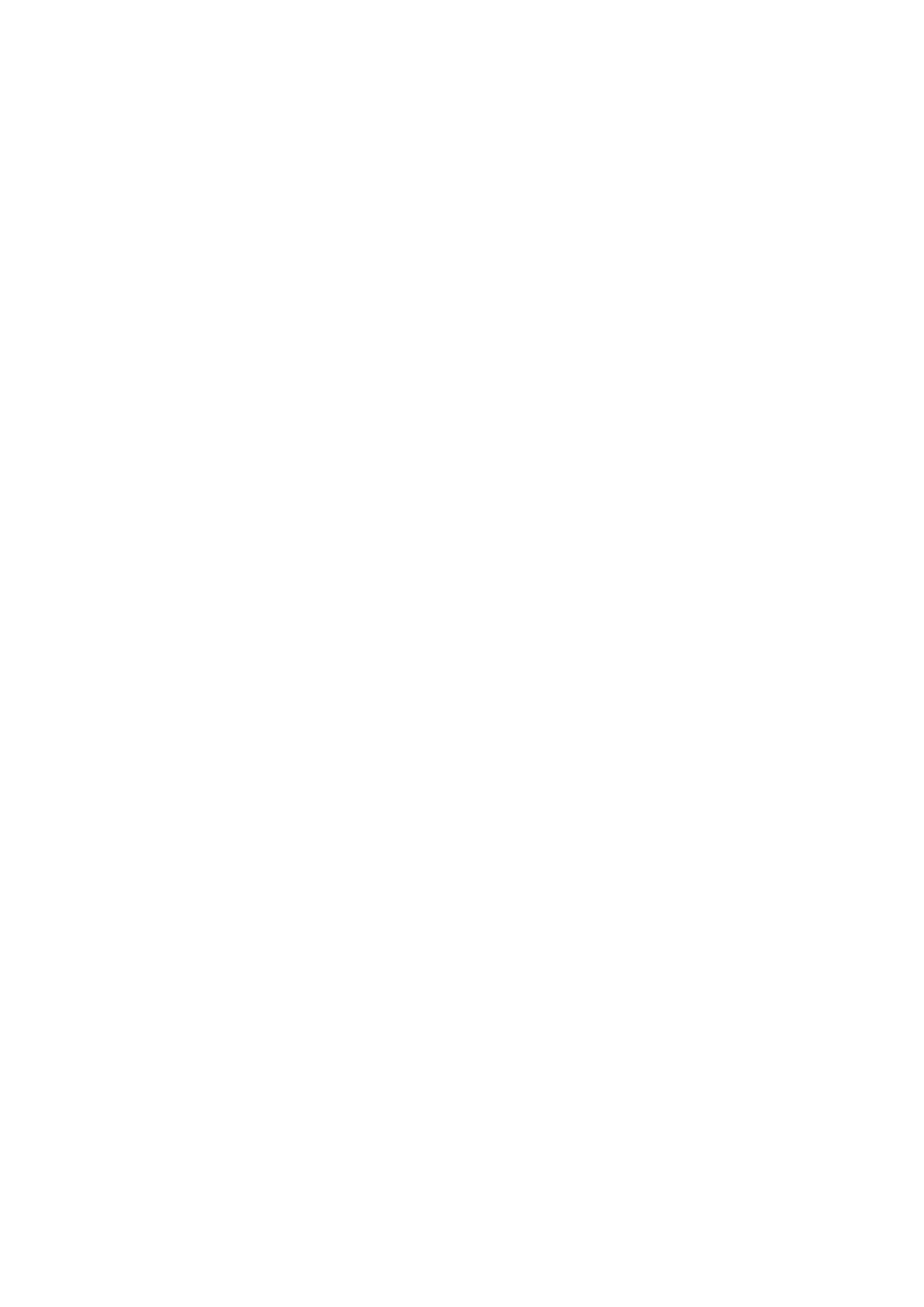### **ABSTRACTS**

## Michal Aharoni, *The Crab and Oyster Cocktail that Won the Legal Argument: On the Statement of Facts in Lawyers' Briefs*

What is the best way for lawyers to outline the facts of their cases in order to influence the court decision? This is the main question I discuss in my article. Surprisingly, lawyers' narratives are rarely discussed in Israeli legal literature, while the narratives of judges in their judgments are extensively addressed.

In the US and the UK, however, a movement called Applied Legal Storytelling deals with lawyers' writings from a practical angle - the desire to improve legal representation. In this article, I discuss the main principles of the "winning story" that this movement recommends.

In doing so, I rely on a re-trial application, filed by the Clinic of Rights in Criminal Law at Tel Aviv University in the case of a man convicted of murder and robbery. This article focuses on the Attorney General's response to this application, demonstrating how his writing perfectly follows the winning story principles and how, ultimately, he indeed wins.

# Asaf Harduf, *The Slayer of Our Enemy is Our Son: Resolution Gaps between Criminal Law and Society, Life and Death, and Victim and Offender*

In 2017, IDF soldier Elor Azaria was found guilty of manslaughter by the District Military Court. He was indicted for killing an injured terrorist by shooting him in the head after his attack was thwarted. The Azaria case sparked an unprecedented public debate in Israel. This article refers on that debate, pointing out major gaps between formal criminal law and social realities. Criminal law, in substantive aspects, does not accurately reflect social values due to gaps regarding the importance of certain parameters. These wide gaps reflect diverse views on manslaughter, victims' and offenders' personalities, and even the values of life and equality. While formal law is indifferent to certain parameters such the identities of the offender and the victim,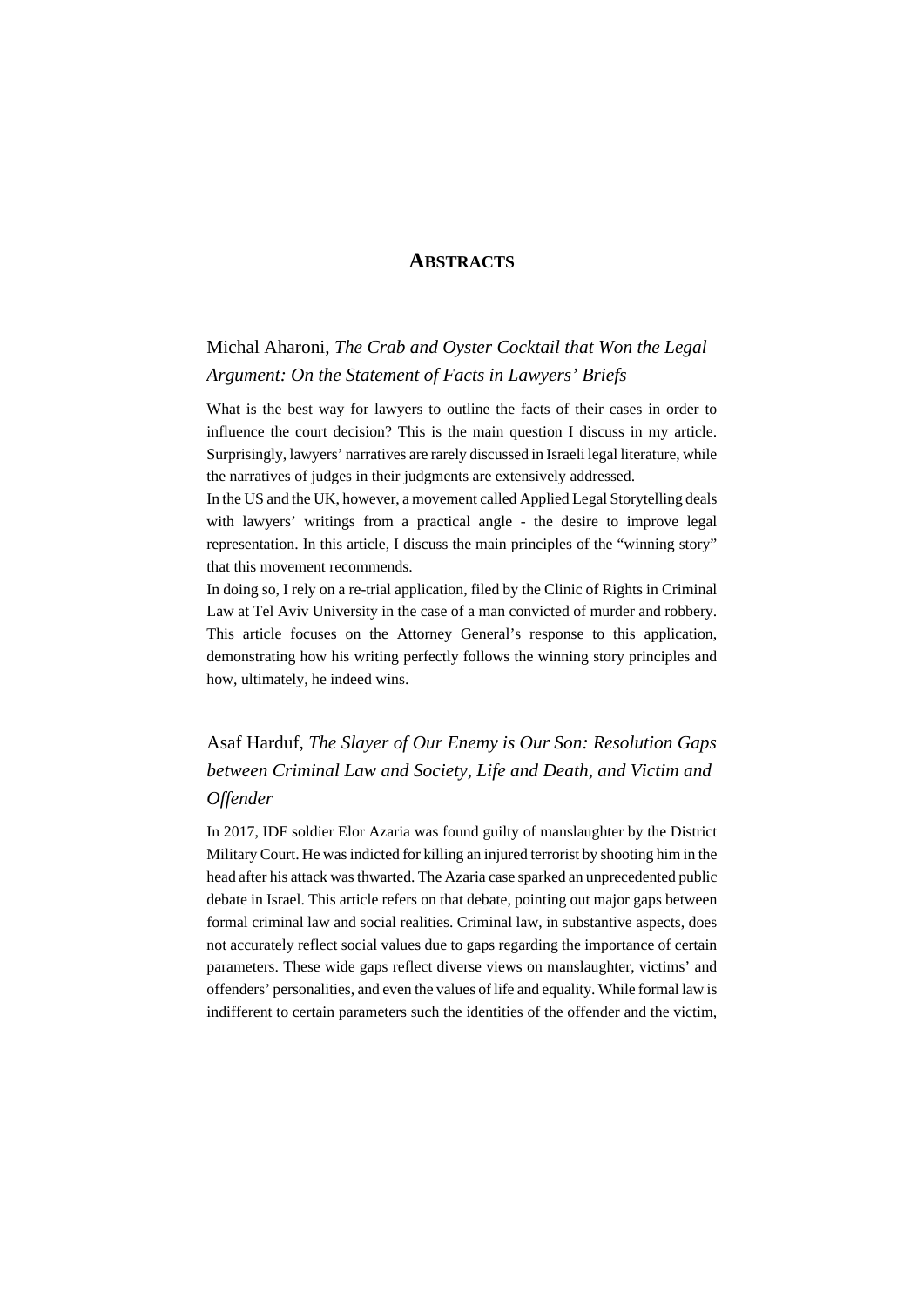#### ALEI MISHPAT 15 2020

society finds them crucial. While society is indifferent to certain parameters of self defense, such as the timing of the injury inflicted upon the attacker, the law looks at them as central.

A criminal code that adheres to the community's notion of justice expresses moral fiber, which is essential when combatting crime and designing social norms. A criminal law that contradicts social intuitions and prevalent norms loses its moral and expressive power.

Though undesired, large gaps between law and society are not disastrous. They are inherent to multicultural and dynamic societies. When a gap is exposed, it reveals painful truth. This unpleasant exposure reflects an opportunity to make a change, to reevaluate or revise the specifics of the norm. Acknowledging the importance of the social focus is crucial to challenging social conceptions, instead of ignoring them in favor of academic and legal romanticism. The law can conceptually equate people, lives, and offenses, but cannot make them socially even.

## Yuval Livadaro, *Alternative Prison Sentences: A New Model of House Arrest*

In recent years, calls in the Israeli criminal field of law have been increasing for alternative incarceration sentences that do not include actual imprisonment. These calls reflect the public's awareness of the prices associated with this punishment, including the impact of imprisonment on convicts and their families, its high economic costs, and the huge overcrowding in Israeli prisons that led to widespread violations of prisoners' and detainees' rights.

 As part of this article, I sought to test a new prison sentence model: Convicts serve their time not behind prison bars, but at home, subject to human supervision and electronic monitoring. This model is known and implemented in many countries, but has not yet been accepted as a type of punishment in Israel, and is only applied to supervision measures during detention or early release from prison

 In this article, I examine the current legal climate in the Israeli-criminal justice field, and I argue that against this background - which includes legislative amendments, Supreme Court rulings, and the establishment of public committees - and since most of those recommendations have even been adopted by the government, it would be appropriate to accept the new model proposed in Israel. As part of the article, I discuss the shortcomings of imprisonment and the only alternative that currently exists in Israel (community service), highlighting the advantages of the new model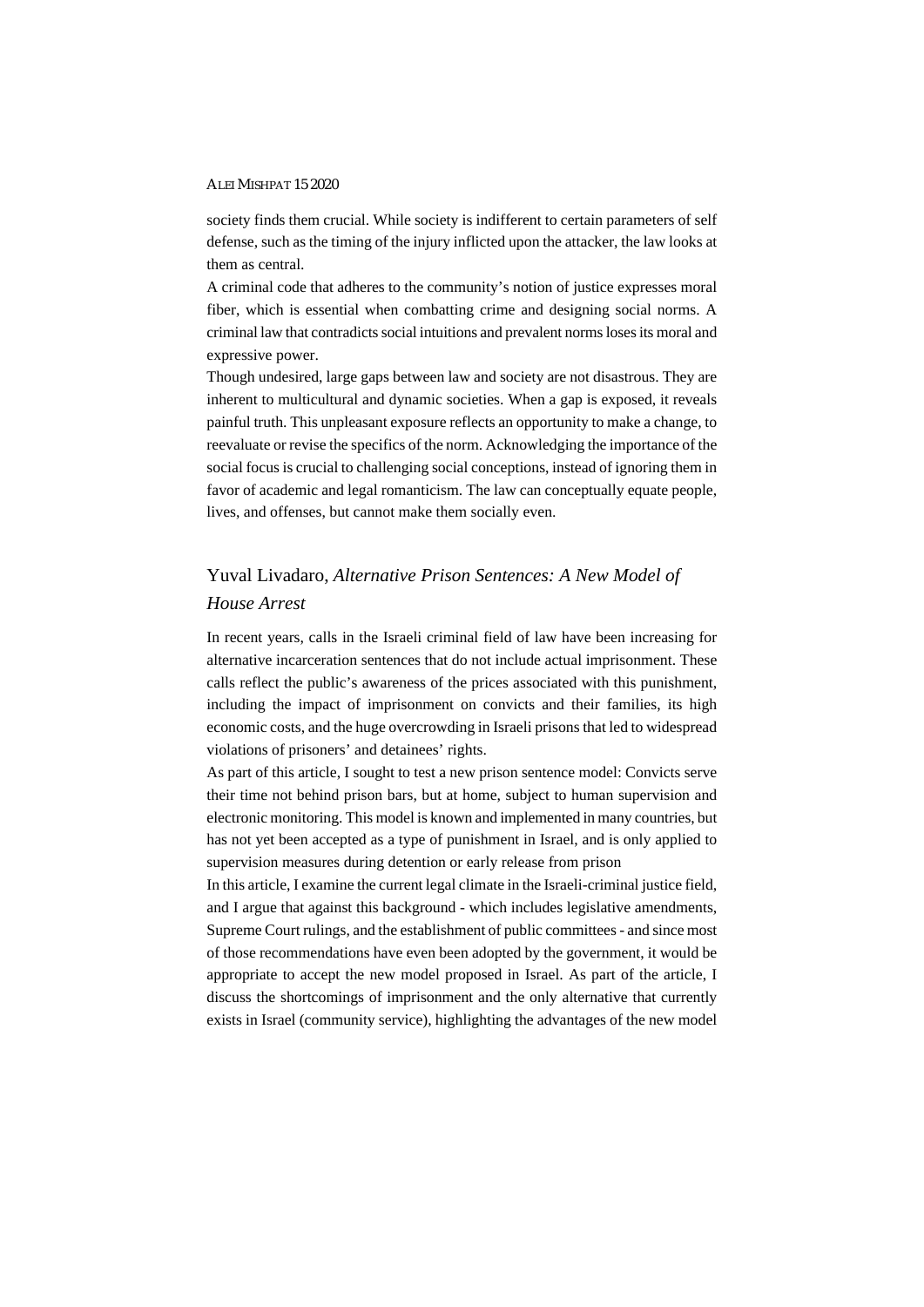proposed, outlining a new penal model for Israel, and considering similar practices overseas.

 For the first time in Israel, this paper proposes a neat and detailed plan for the assimilation of the new model, a plan that takes into account the characteristics of the criminal justice system in Israel, its needs, types of cases where the proposed punishment may be used, problems that might arise from the proposed model, and solutions to these problems. The article concludes that the proposed house-arrest model is not only possible and worthy of absorption in Israel, but should be applied as soon as possible.

## Eyal Gruner & Doron Menashe, *The Right to Self-Representation in Legal Proceedings (Following Rabeea Assy's: INJUSTICE IN PERSON: THE RIGHT TO SELF-REPRESENTATION)*

In his book INJUSTICE IN PERSON: THE RIGHT TO SELF-REPRESENTATION, Rabeea Assy argues that a right to litigate in one's own defense, without legal representation, ought not be recognized in civil law. According to his approach, which argues that the right to litigate in person emerges from the right of personal autonomy, the principle is applicable only in criminal law, but not in civil law.

This article contends that the duty of representation applies to civil law, but also to criminal law, and that the argument for autonomy does not invalidate the argument for a representation duty. The article argues that autonomy does not provide the basis for in-person litigation in criminal law because the allocation of risks of error in criminal law dictates that an erroneous conviction is worse than an erroneous exoneration, and in-person litigation increases the risk of erroneous conviction. Similarly, the duty of representation in criminal law is consistent with the theories of rules of evidence in criminal law as proposed by Stein, Laudan, and Shohat.

The article contends with and rejects the argument that the representation duty increases the risk of erroneous exonerations. We further argue that increasing the risk of erroneous conviction impinges on autonomy, excluding situations in which the argument for the autonomy to litigate in person is based on freedom of conscience, and when potential penalty is mild, moderate, or other than incarceration.

In addition, the article takes issue with and rejects three critical approaches: a) the claim that the representation duty inevitably impinges on autonomy; b) the argument